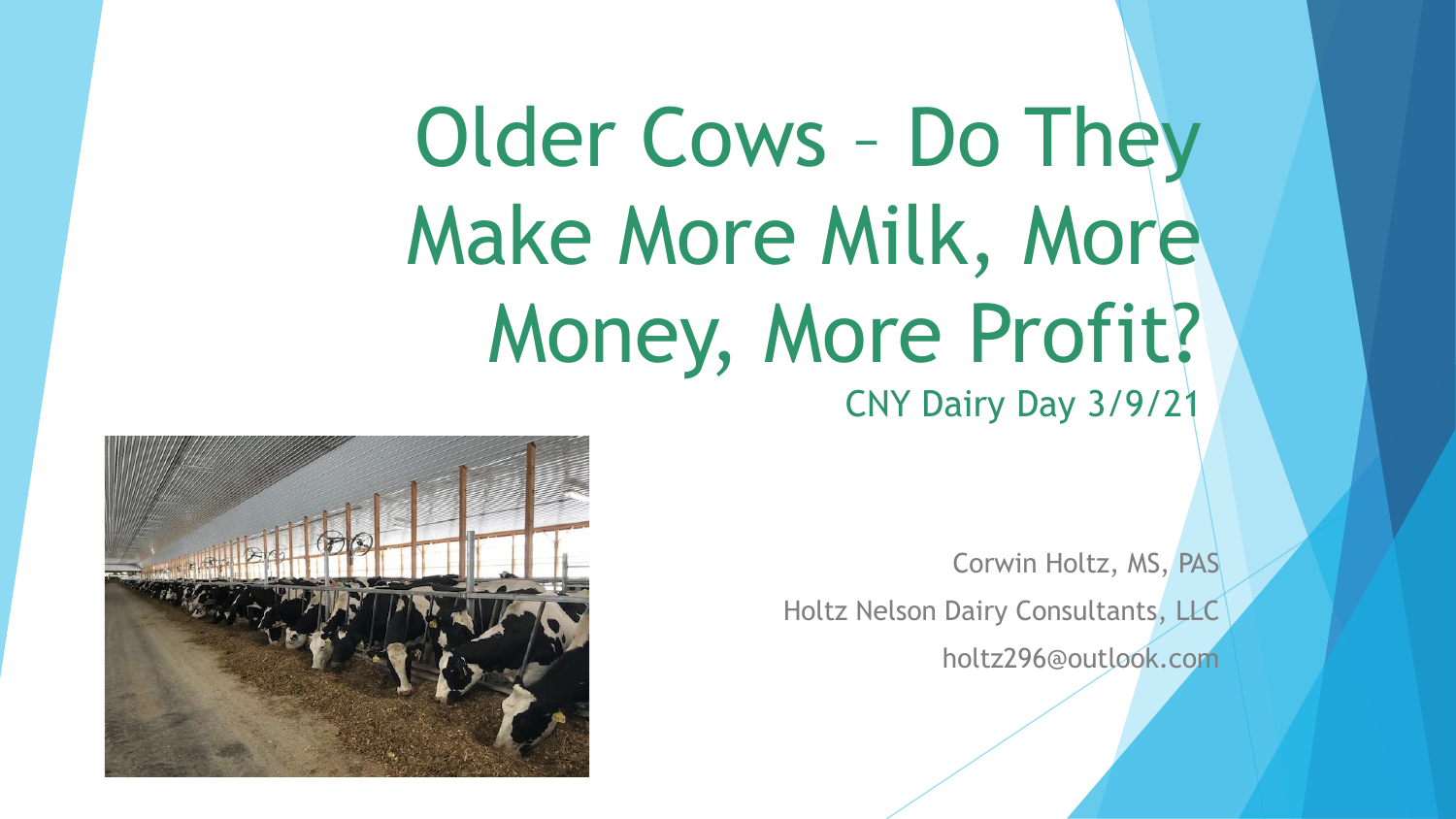# Today's Goal

Make you think about

**Are you you actively** managing

- The age of your herd
- By looking hard at:
	- Your cull rate
	- **Nour heifer herd size**
	- **Milking your most profitable cows**

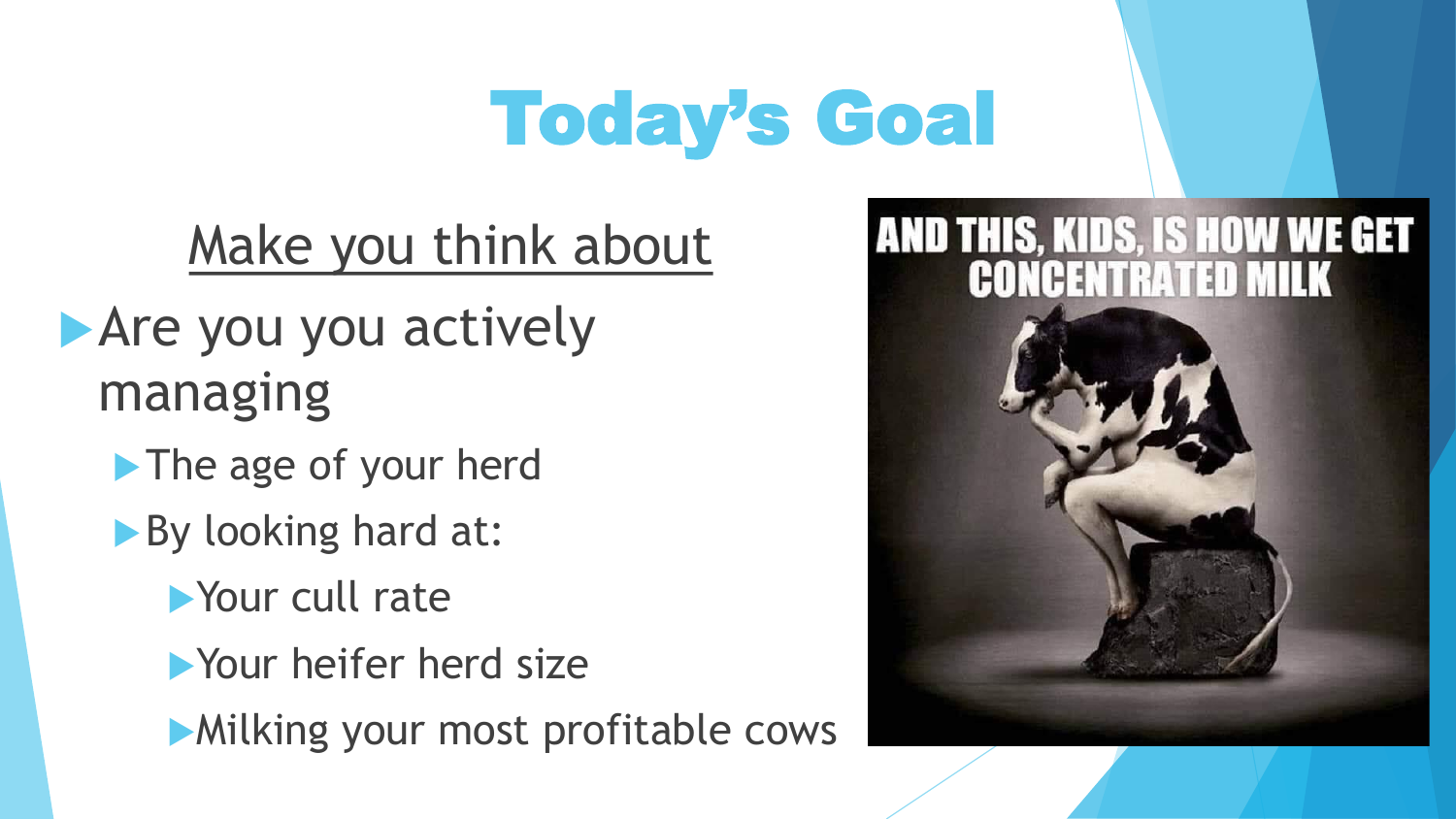# Factors Influencing Age of a Herd

# **Cull Rate of Milking Herd**

Voluntary vs Involuntary Culling

Death Rate

**Heifer Inventory** 

**Static or Growing Herd Size**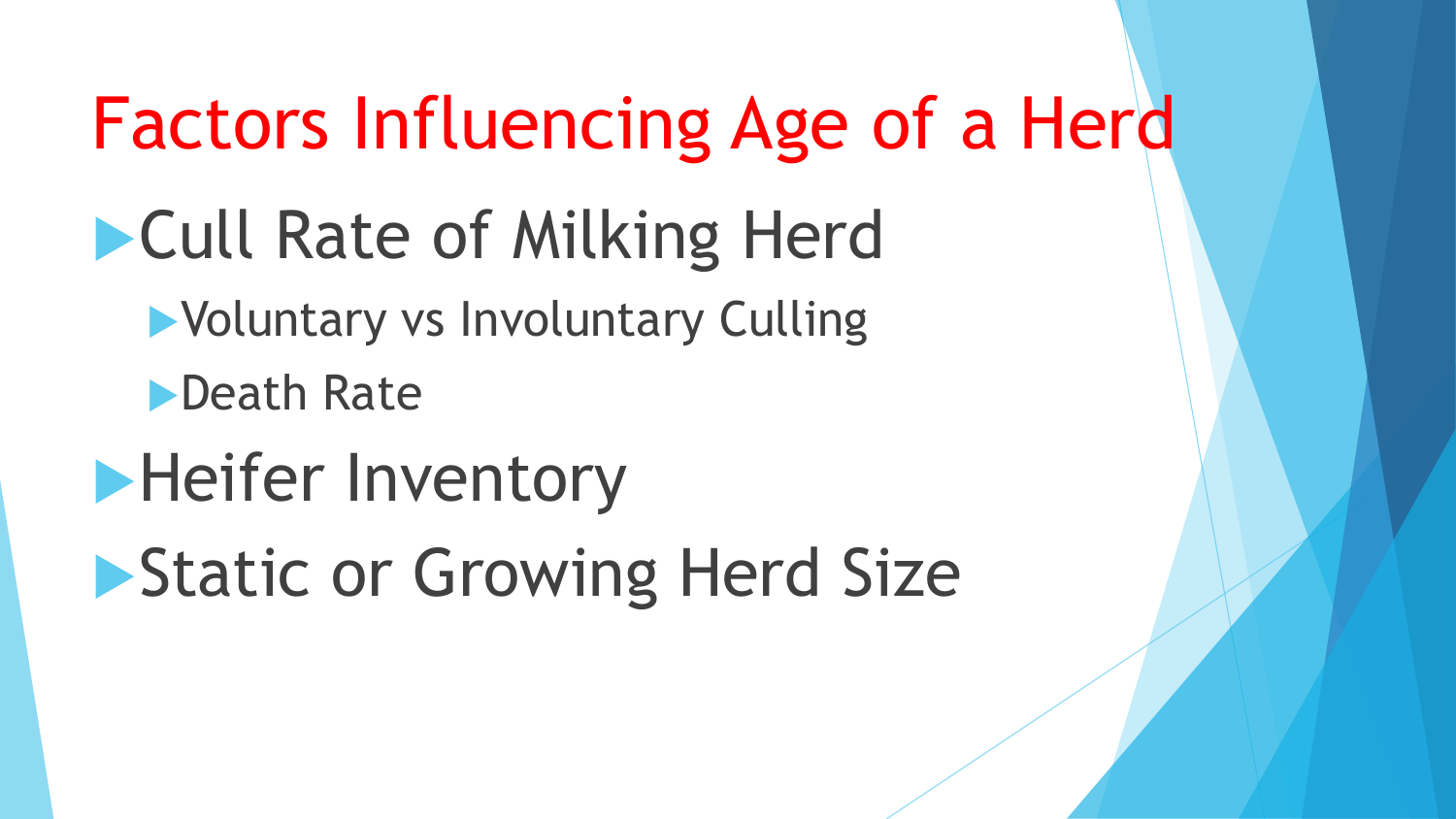### Cull Rates & Why

- 2018 USDA/NAHMS Northeast U.S.
	- $\blacktriangleright$  Cull rate 31.4%
	- $\blacktriangleright$  Death rate 6.2%
	- Total "Cull Rate" **37.6%**
- DRMS 2,570 PA herds **37.2%** total cull rate (sold + died)
- DRMS (2013) DeLaval Cow Longevity Conference 12,309 herds
	- ▶ % of herds Avg cull rate %

 $\blacktriangleright$  17.7 21  $\blacktriangleright$  71.3 37.8  $\blacktriangleright$  11 55 Weighted Avg **36.7%**

- **Northeast Herds 2018 & 19 Age of herd <41 mo Avg = 38 mo >44 mo Avg = 47 mo**
- **Cull Rate for each age group @ 37-42% for young herds, <32% for older herds**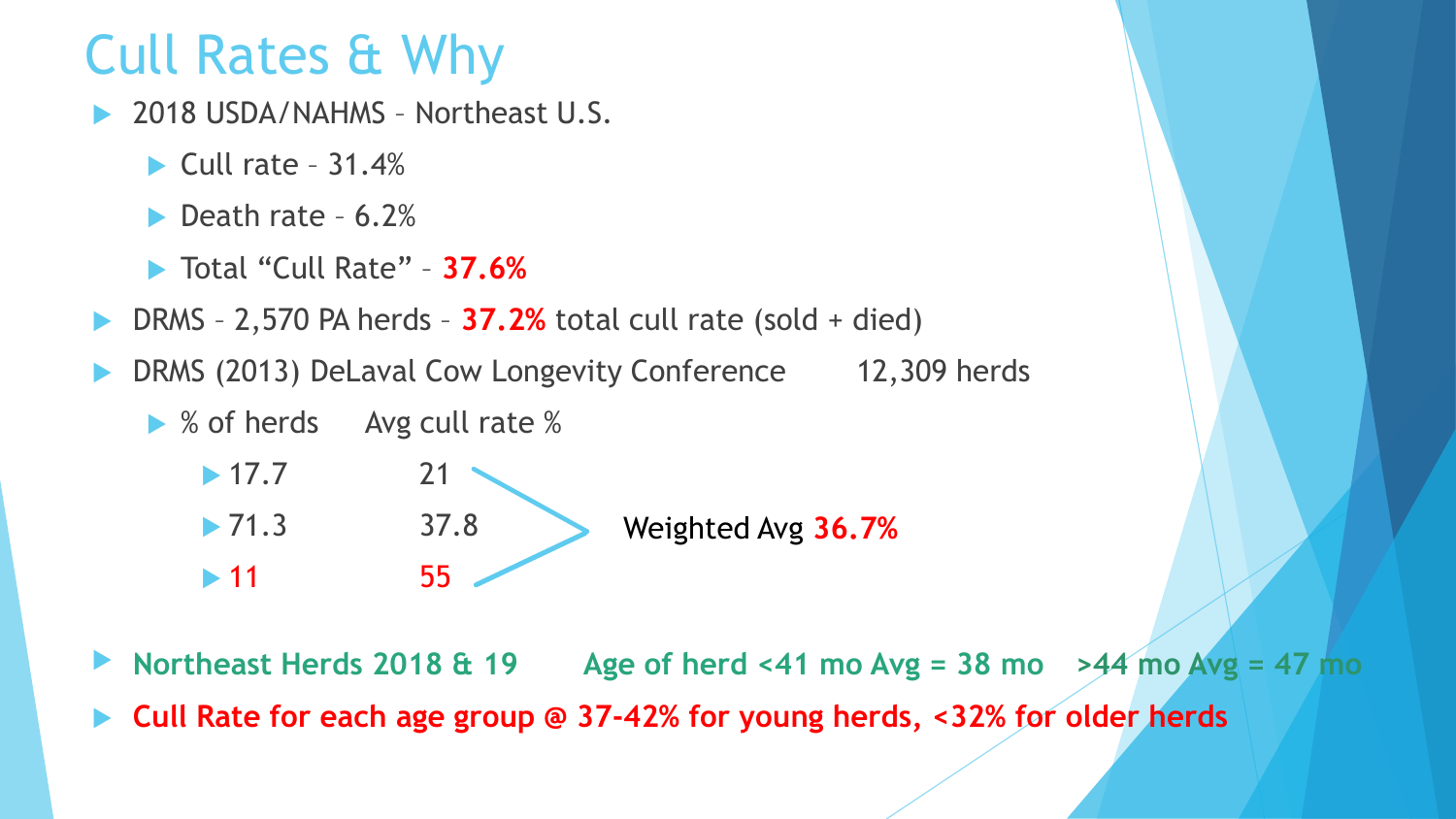### Cull Rates & Why

- **NAHMS data breakdown**
	- **Voluntary Culling**

| ▶ Poor Production            | $18.3\% + 1 - 2.2\%$ |
|------------------------------|----------------------|
| <b>Dairy Sales</b>           | $4.6\% + (-1.3\%)$   |
| $\blacktriangleright$ "Mean" | $.7\%$ +/- 0.2\%     |
| $\triangleright$ Other       | $3.2\%$ +/-.8%       |
|                              |                      |

#### **Involuntary Culling – 73,2% of total culls**

| $\blacktriangleright$ Repro    | $23.3% +1 - 1.8$          |
|--------------------------------|---------------------------|
| $\blacktriangleright$ Mastitis | $18.6\% + (-1.3)$         |
| $\blacktriangleright$ Lameness | $9.1\% + (-7)$            |
| $\blacktriangleright$ Injuries | $3.5\% +/- .3$            |
| $\blacktriangleright$ Metritis | $2.2\% +/- .7$            |
| $\blacktriangleright$ DA       | $2.0\% +/-$ .2            |
| $\triangleright$ Other         | 12.1%                     |
| $\blacktriangleright$ Died     | 6.2% (54.5% died <50 DIM) |

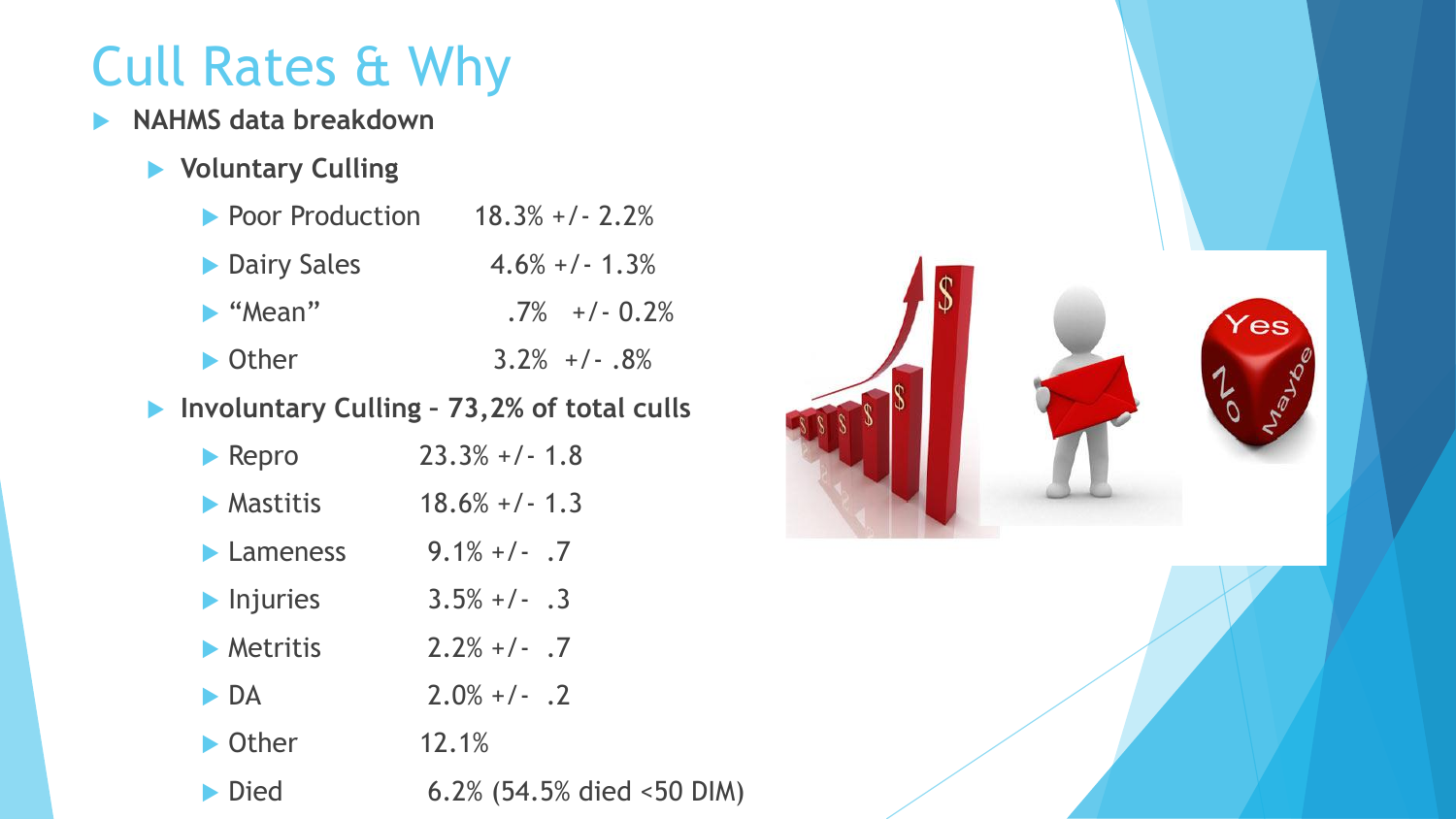### My Keys to Minimizing Culls

#### **Cow Comfort**

- ▶ Overcrowding factors
- Useable stalls
- Time away from pen beds & feed
- ▶ Square footage/cow injury mitigation
- **Transition Cow program**
	- **Nutrition**
	- ▶ Cow Comfort/Overcrowding Prefresh & Fresh
	- $\triangleright$  60d culls <5%
- **Milk quality**
	- SCC <150,000, Daily clinical cases <1.5%
- **Reproduction program**
	- Preg Rate >25%
	- DIM 150 170 minimize % of low production/late lactation cows, heavy cows at calving
- **Foot Health program**  routine/proper trimming, foot bath protocols, travel surfaces

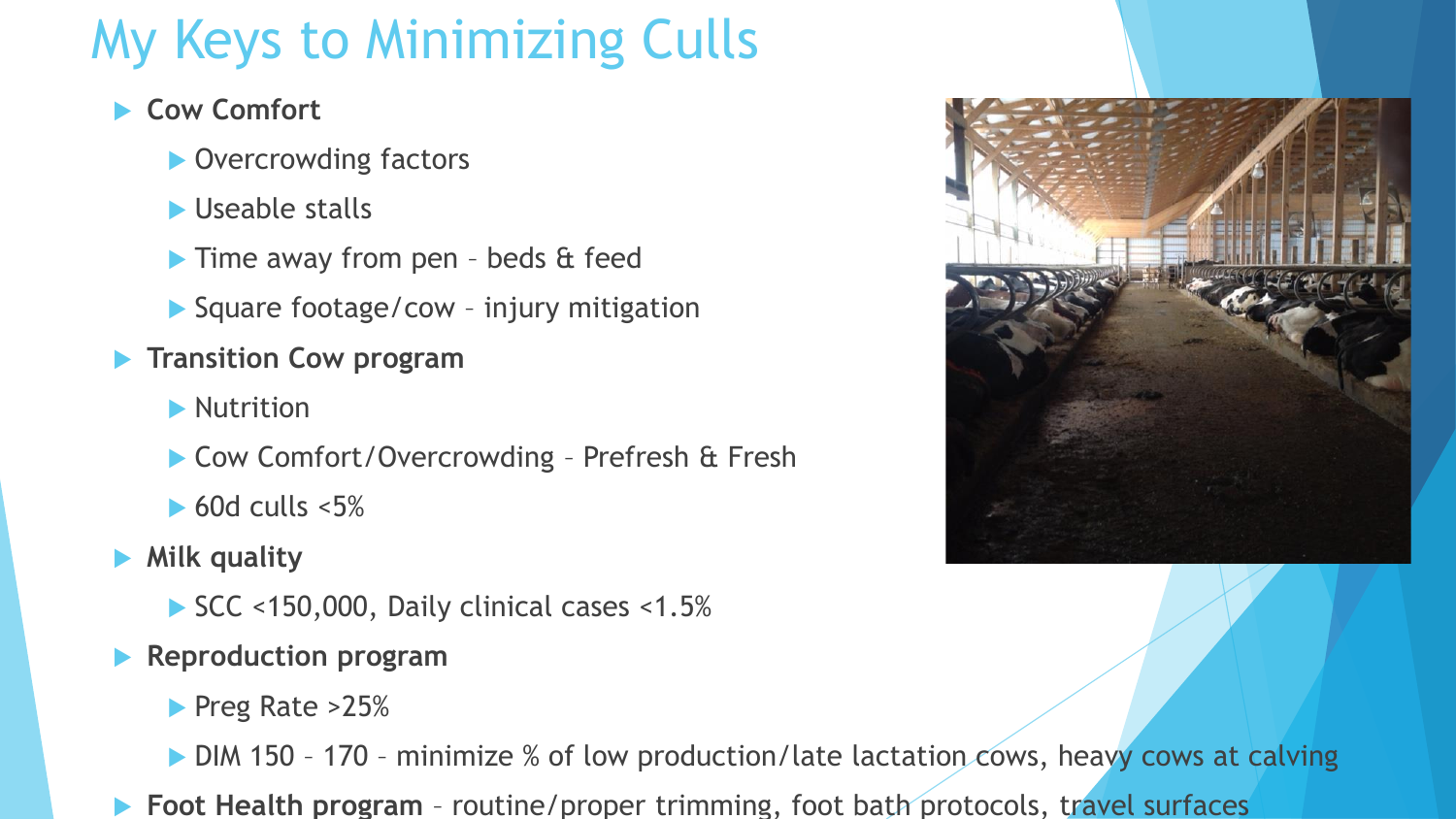### Does Heifer Inventory Influence Culling & Herd Age?

- ▶ Dairy Industry Mentality for Generations has been to "RAISE EVERY HEIFER"!
	- If Is this really the PROFITABLE thing to do for a static herd?
	- If a barn can only handle so many cows then older cows are the first to go and/or overcrowding becomes even more challenging for a herd

PR

- ▶ YES in theory and practice younger cows should be genetically superior to older cows BUT DOES THE HERD NEED EVERY LAST HEIFER?
- For many Northeast producers, the past year has brought about "base" production" programs – thus we should be milking the highest producing, most profitable cows we can have in a herd
	- THESE ARE THE OLDER COW POPULATION!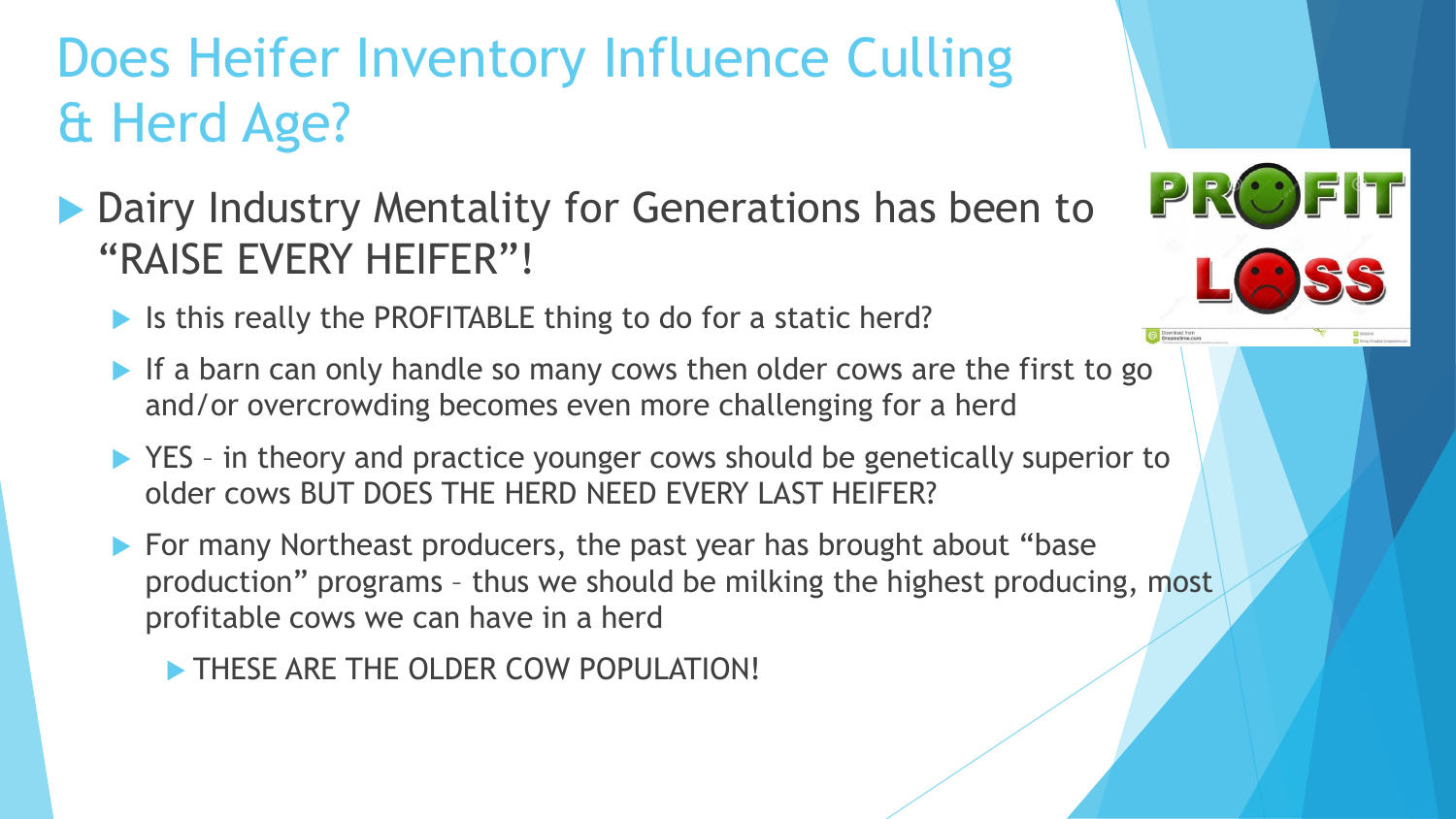#### 2019 Cost of Heifer Studies <average heifer raising cost>

| <b>Variable Costs</b> | S1990           |
|-----------------------|-----------------|
| <b>Fixed Costs</b>    | S 319           |
| <b>Total Cost</b>     | <b>S2309</b>    |
| Range                 | \$2067 - \$2602 |

Source: Pro-Dairy CALS, Summer 2019

Univ of WI 2019 Data - \$2,241 @ 24 mo. AFC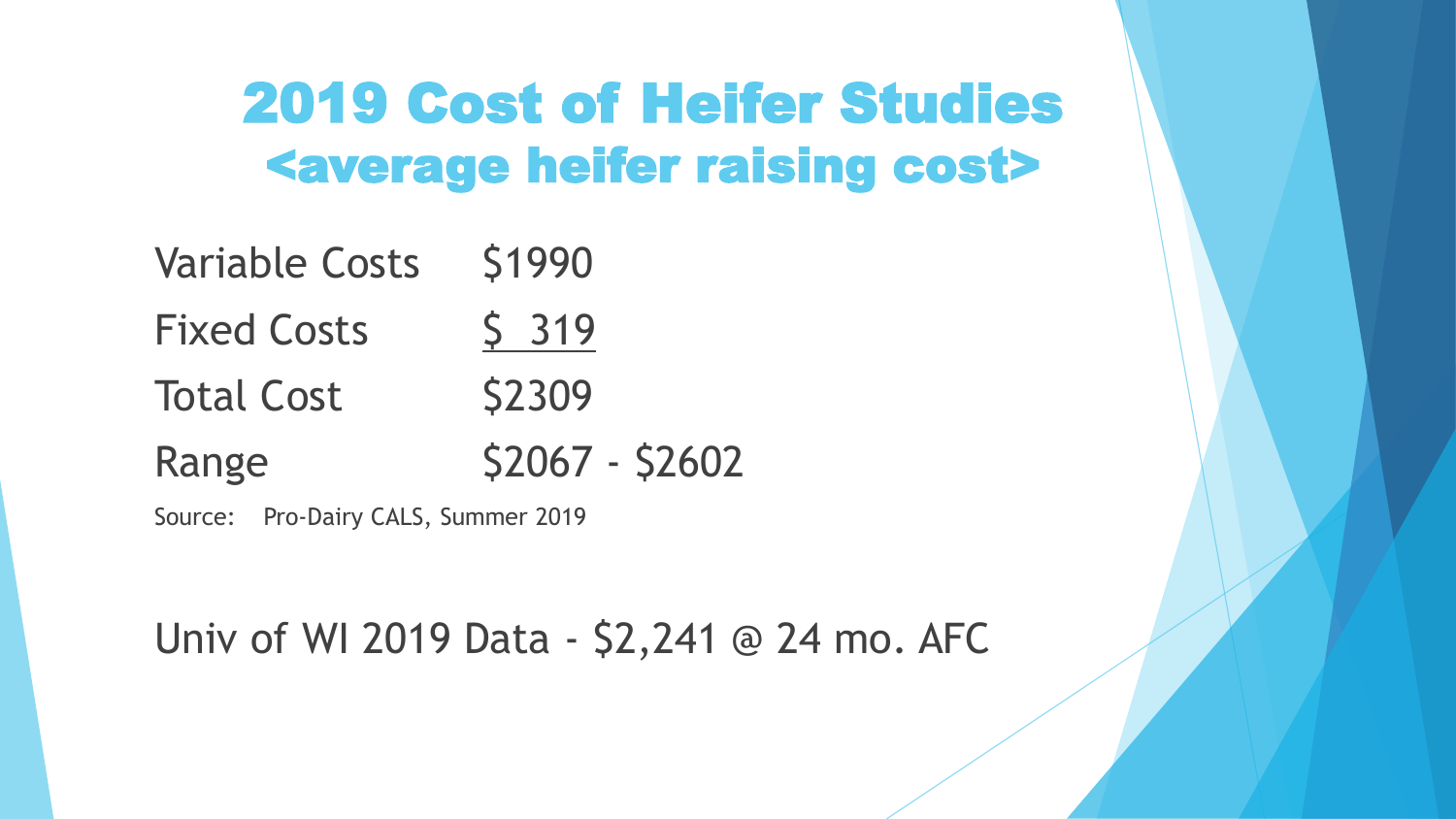#### 2019 Cost of Heifer Study

Variable Costs \$1990

Fixed Costs 50



Total Cost \$1990

Source: Pro-Dairy, Dept AnSci, CALS, CU, Summer 2019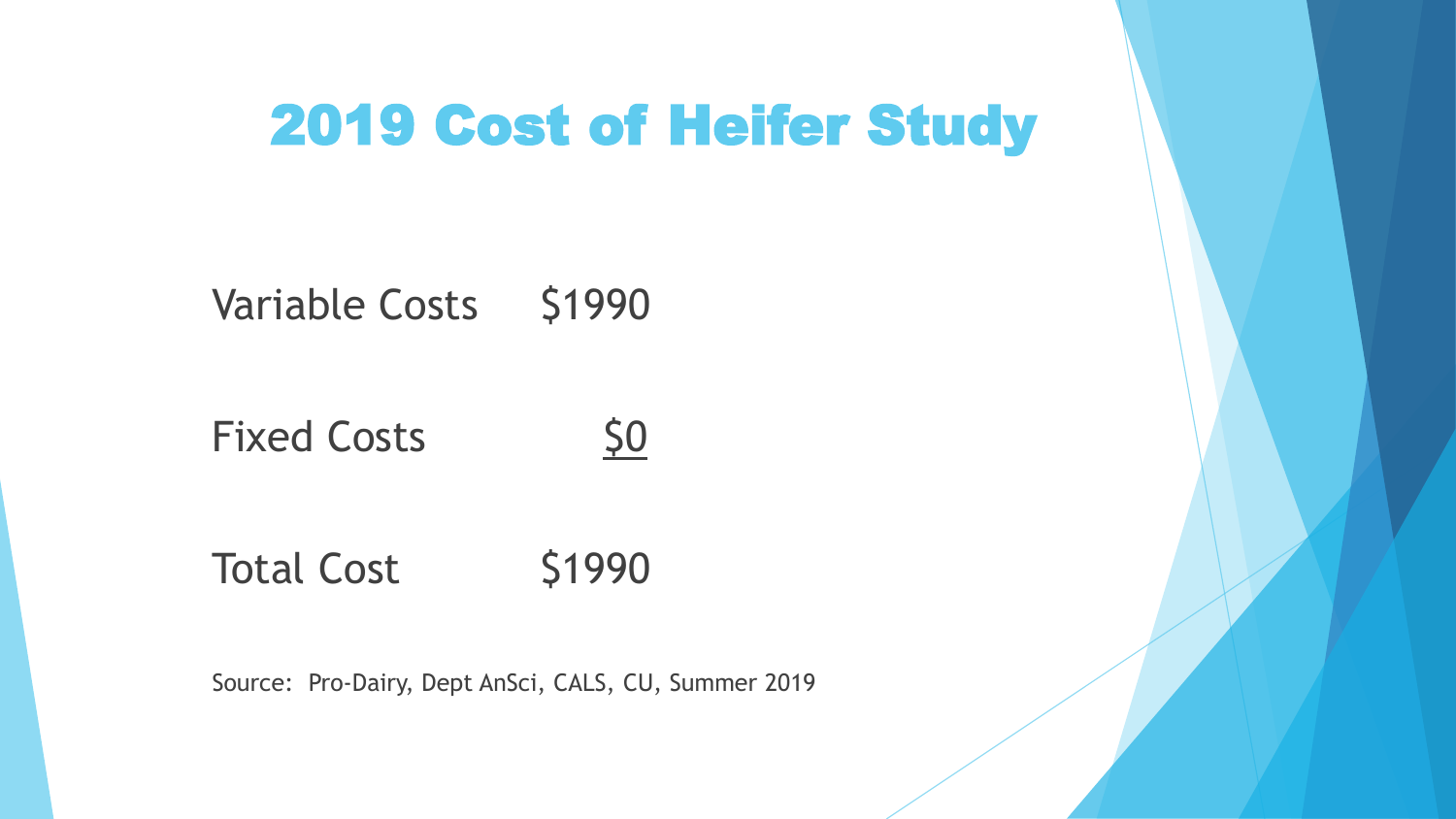**Average Heifer Total Costs 26 Northeast Dairy Farms, Summer 2019**



Dairy Replacement Program: Cost & Analysis Summer 2019, Karszes, J, and Hill, L, E.B, 2020-08, Cornell University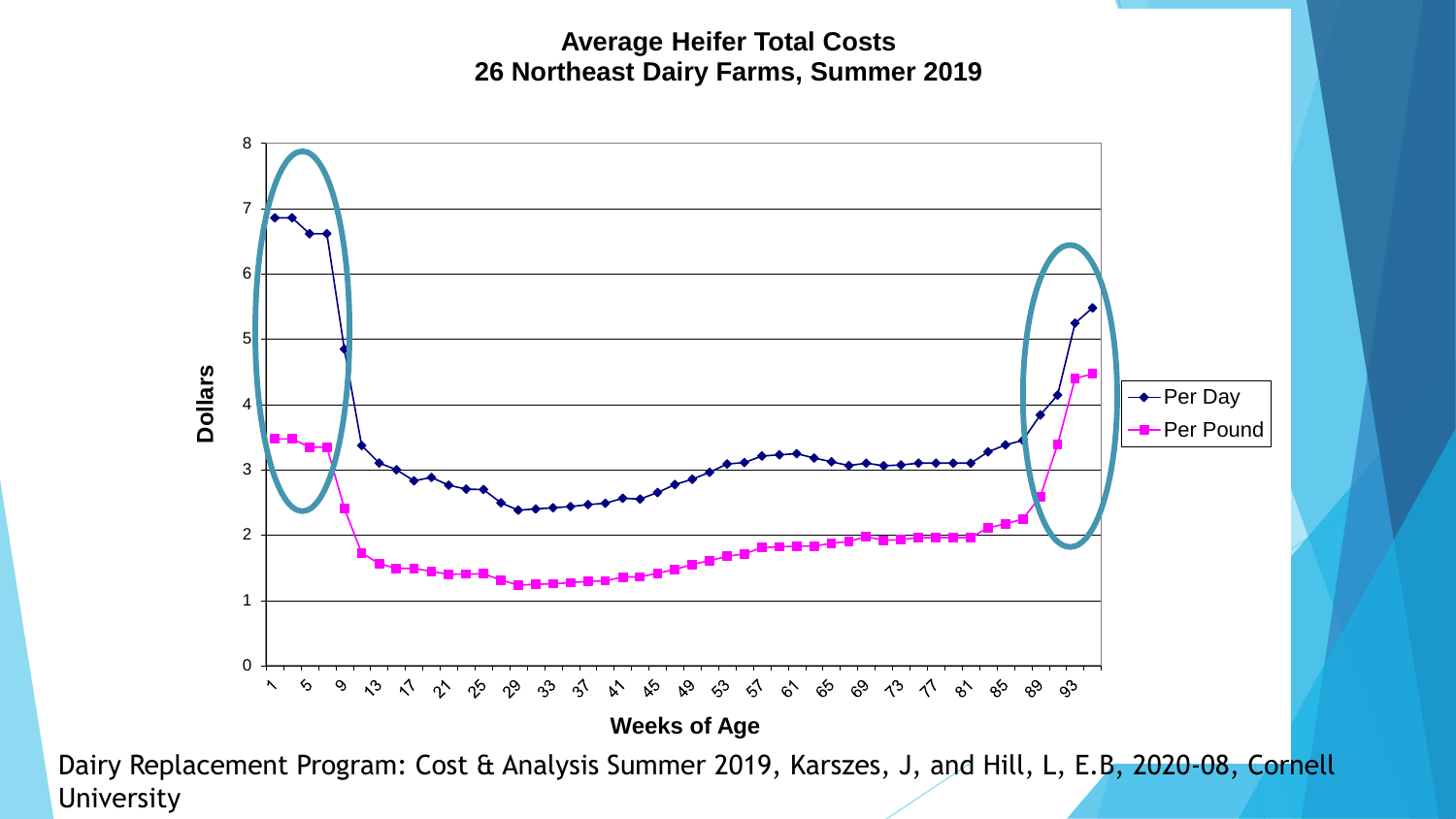#### Managing the Heifer Herd Numbers

- $\blacktriangleright$  No one way to do it but a variety of approaches these days
- ▶ Sell calves at birth that you don't have a need for (monthly calf inventory management) – the younger the better, most costly period is the milk fed stage of life (feed & labor)
- Strategic use of sexed semen and beef semen
- ▶ Don't raise heifers find a strategic partner to purchase springers and/or fresh 1<sup>st</sup> and 2<sup>nd</sup> lactation cows from
- ▶ Do you genomic test or not? How quickly can you get results? Do you make culling decisions ASAP once the data is back? Can you use other genetic information to make a quicker decision?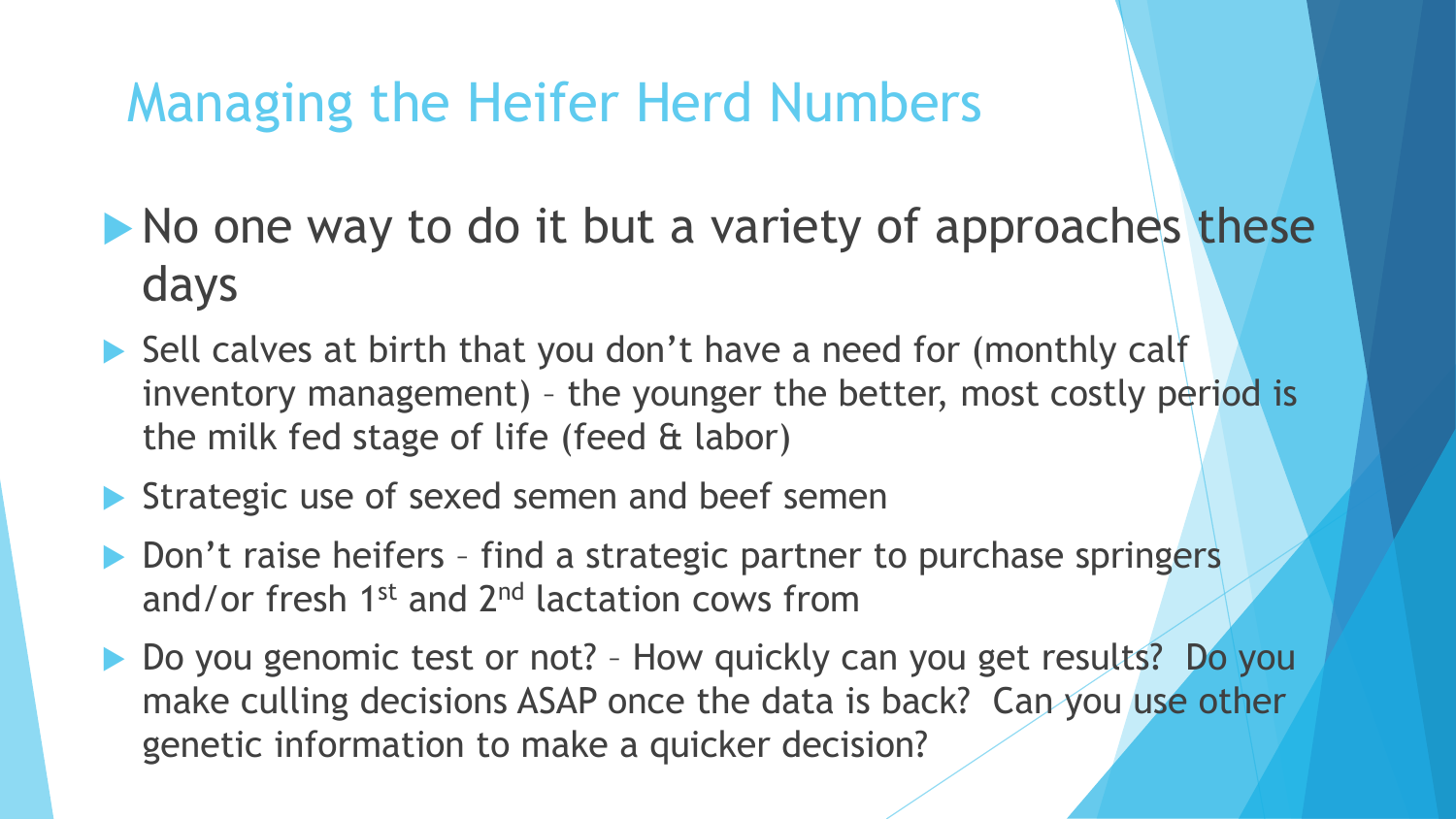### Raising More Heifers Than Needed – What are the consequences?



#### COST<sup></sup>

- Are heifer facilities overcrowded and thus compromising health, growth and performance of total heifer herd?
	- No Pneu cases 1-6 mo. of age 1.53x more likely to survive to 24 mo. (PA State, 2017)
- ▶ Health compromised calves/heifers that are raised are at higher risk of being culled during first lactation, lower milk?
- ▶ Cow barn is full have to "PUSH OUT" older, more productive mature cows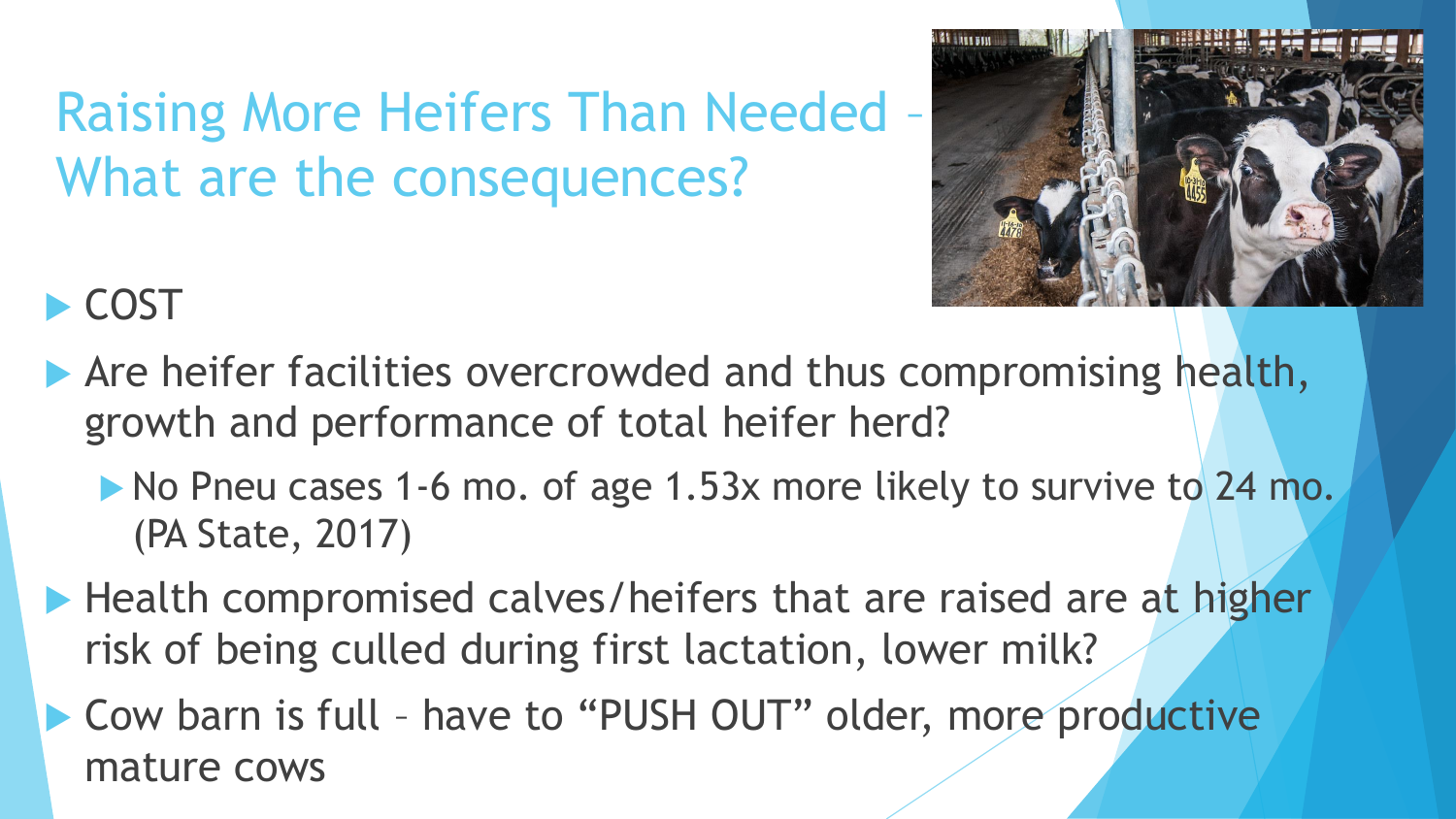### How Many Heifers Do You Need?

**Function of:** 

- Herd Size (static or growing)
- Age at first calving
- **Lactating herd cull rate**



Heifer herd non-completion rate (deaths + culls)

**herd size × (age @ 1st calving ÷ 24) × cull rate × (1 + heifer non-completion %) x 2**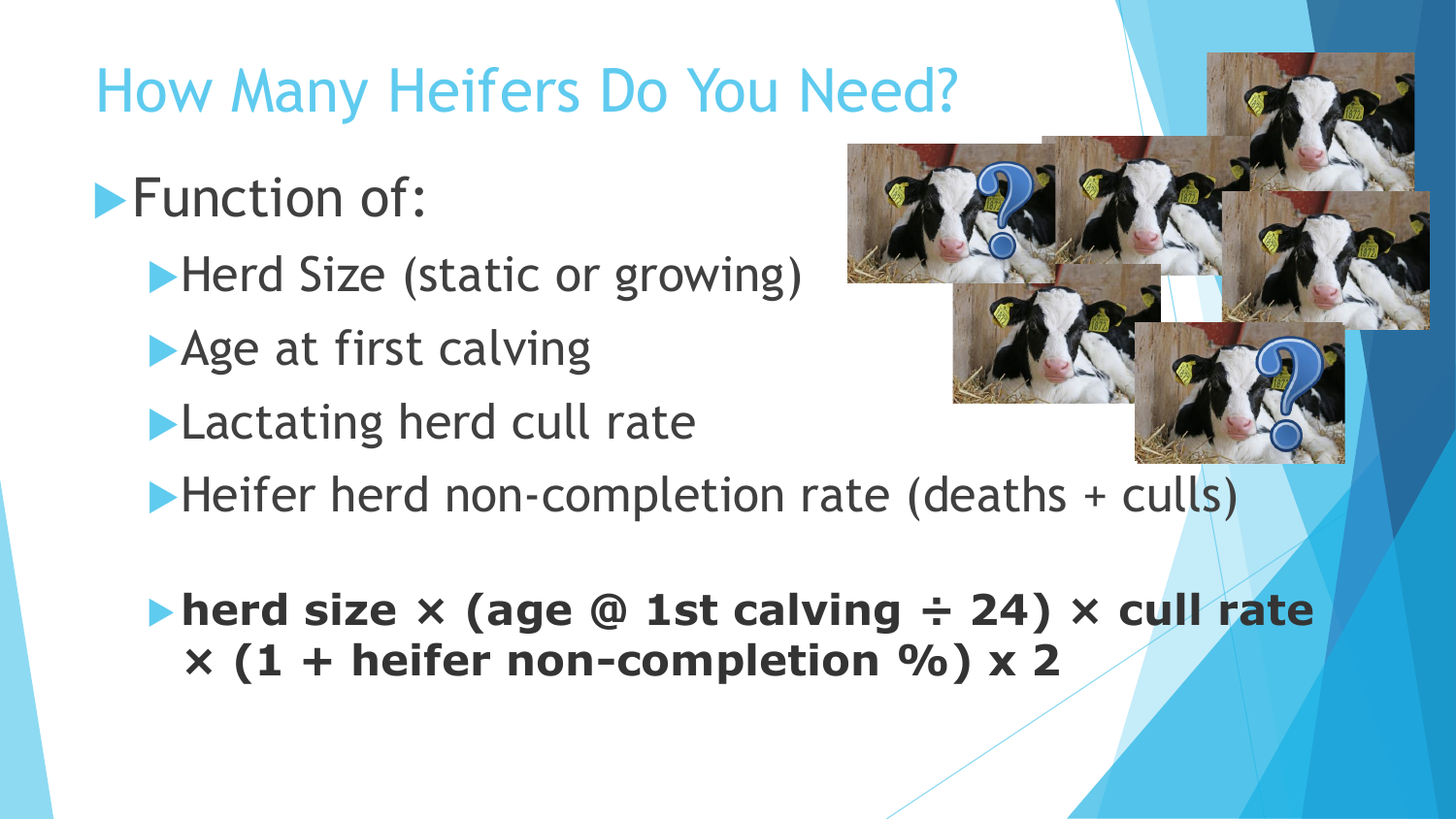### How Many Heifer Do You Need?

- **herd size × (age @ 1st calving ÷ 24) × cull rate × (1 + heifer non-completion %) x 2**
- **300 cow herd @ 24 mo AFC, 40% cull rate, 10% NCR = 300 x 1 x .40 x 1.1 x 2 = 264 heifers (88% of cow herd size)**
- **300 cow herd @ 23 mo AFC, 35% cull rate, 10% NCR = 300 x 23/24 x .32 x 2 = 221 heifers (73.6% of cow herd size)**
- **\$1900 x 43 less heifers = \$81,700/2 = \$40,850/year**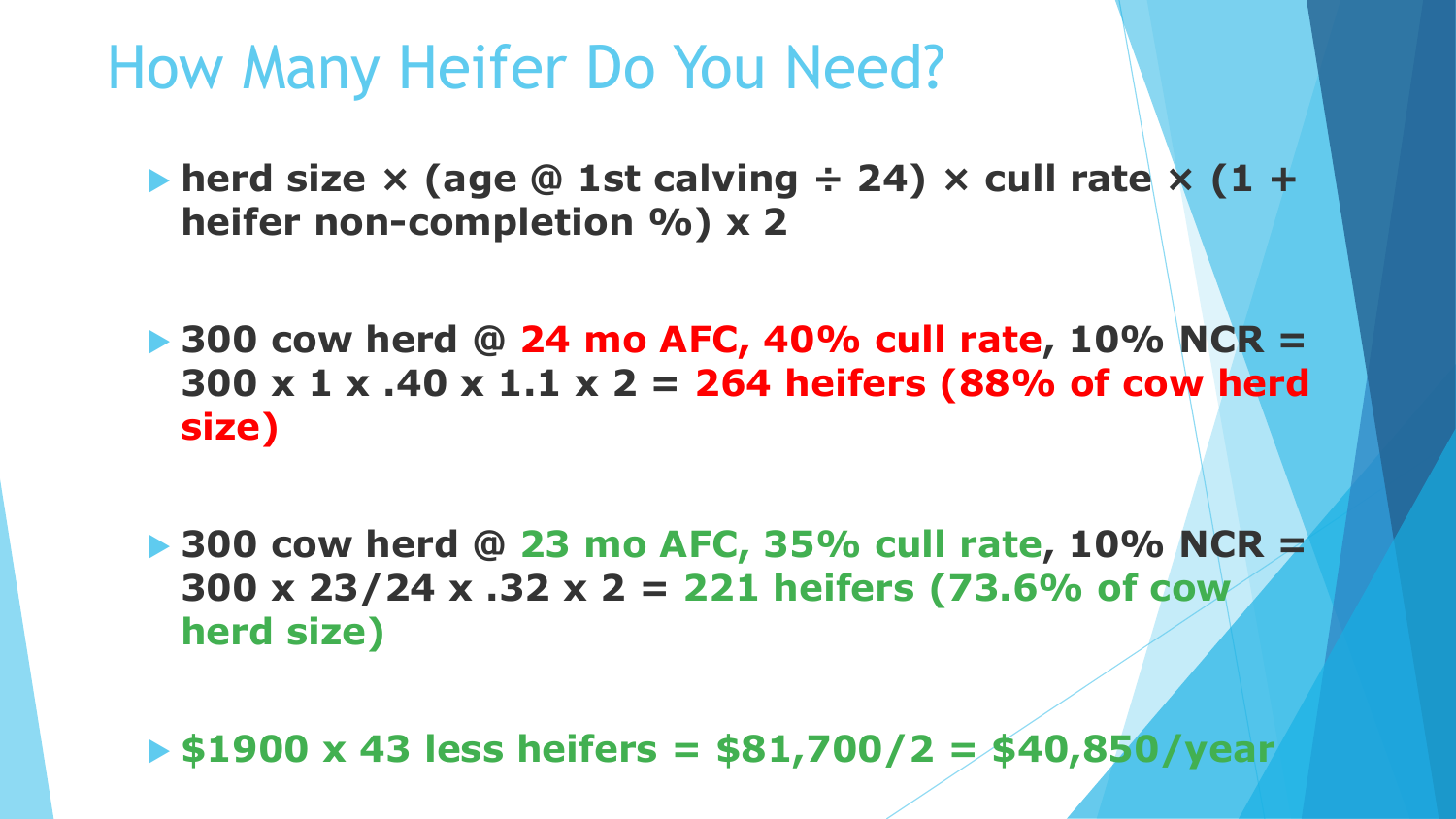## *SO – Do mature cows really make more milk and are they more profitable?*

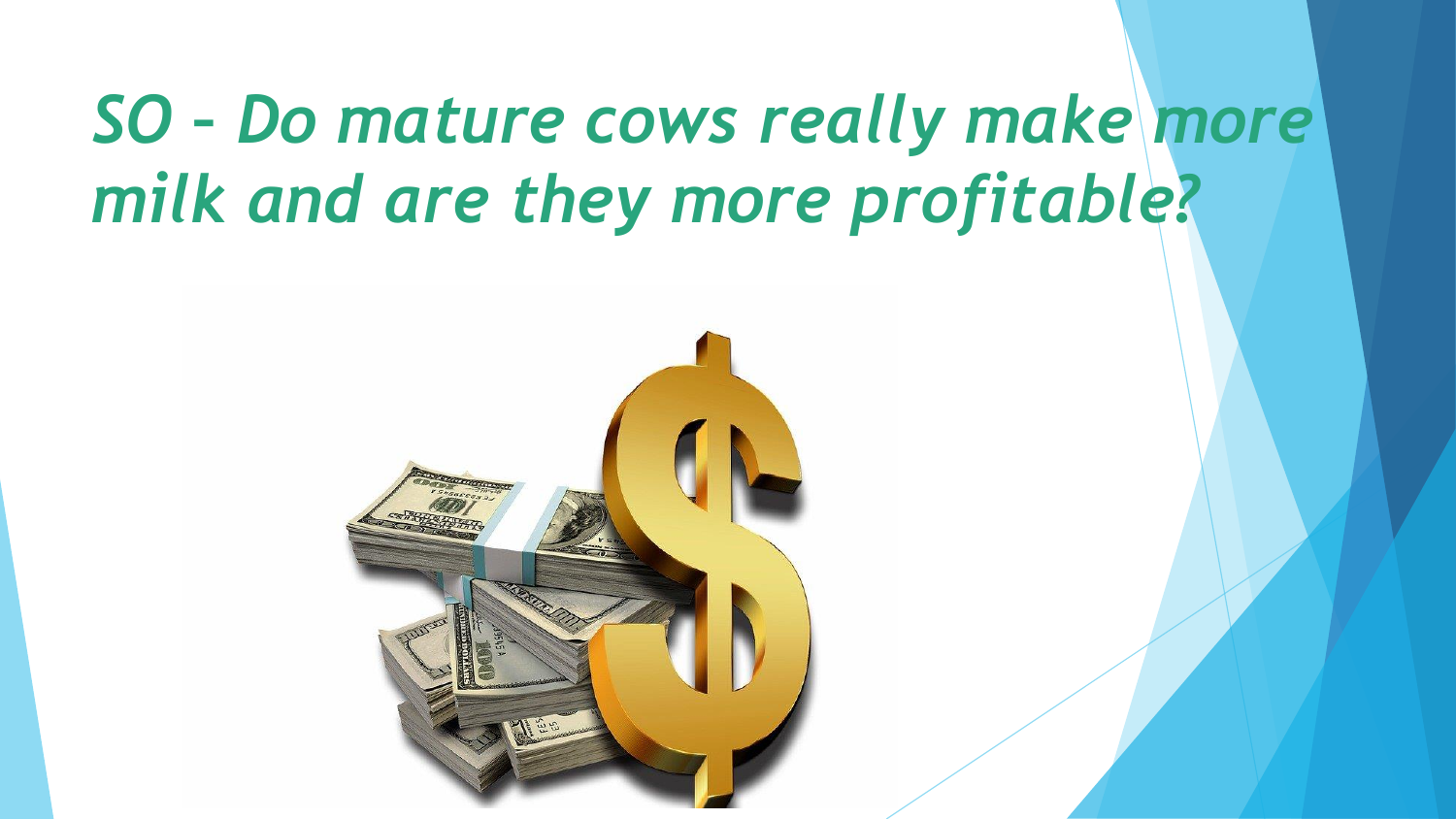#### SUM PEAKM BY LCTGP

|       |                |     |     | By LCTGP Pct Count AvPEAKM |  |
|-------|----------------|-----|-----|----------------------------|--|
|       |                |     |     |                            |  |
|       | $\mathbf{1}$   | 37  | 81  | 101                        |  |
|       | $\overline{2}$ | 27  | 60  | 118                        |  |
|       | 3              | 36  | 79  | 126                        |  |
|       |                |     |     |                            |  |
| Total |                | 100 | 220 | 115                        |  |

**Weighted average of Lact 2 & 3+ = 122.5 lbs** *1 st lact @ 82.4% of "Mature Cows"*

**Herd avg age = 46 mo. Avg Lact = 2.4**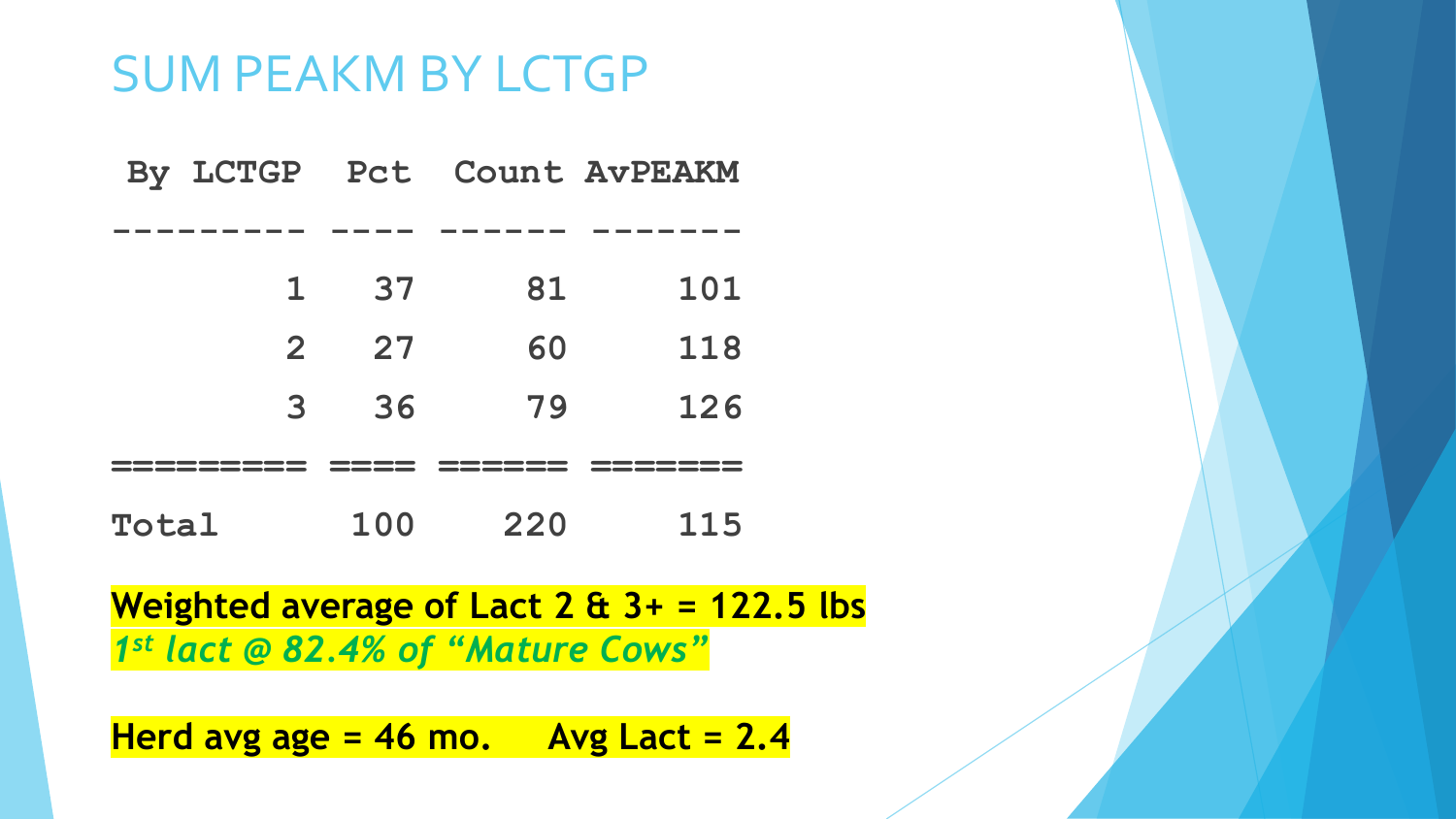#### What does Peak Milk Mean to Lactation Yield

■ Literature - old and recent shows 1 lb peak = 200 - 250 lbs increased lactation yield

Previous slide example - mature cows 21 lbs of peak higher x 200 lbs/lb peak =  $4,200$  lbs additional lactation yield for the mature cows

 220 cow herd @ **35% 1st vs 40%** 1st = 11 more mtr cows @ 4,200 lbs/cow = 46,200 lbs additional milk/yr

 $\blacktriangleright$  462 cwt @ \$17/cwt = \$7,854/yr additional gross revenue

**► 220 cow herd @ 30% 1<sup>st</sup> vs 40%** 1<sup>st</sup> = 22 more mtr cows @ 4,200 lbs/cow= 92,400 lbs additional milk/yr

▶ 924 cwt @  $$17/cwt = $15,708/yr$  additional gross revenue

**Feed Efficiency** - Mature cows are going to be more efficient/lb of DM intake as 1<sup>st</sup> and 2<sup>nd</sup> lactation cows are putting part of nutrient intake towards growth versus just milk in mature cows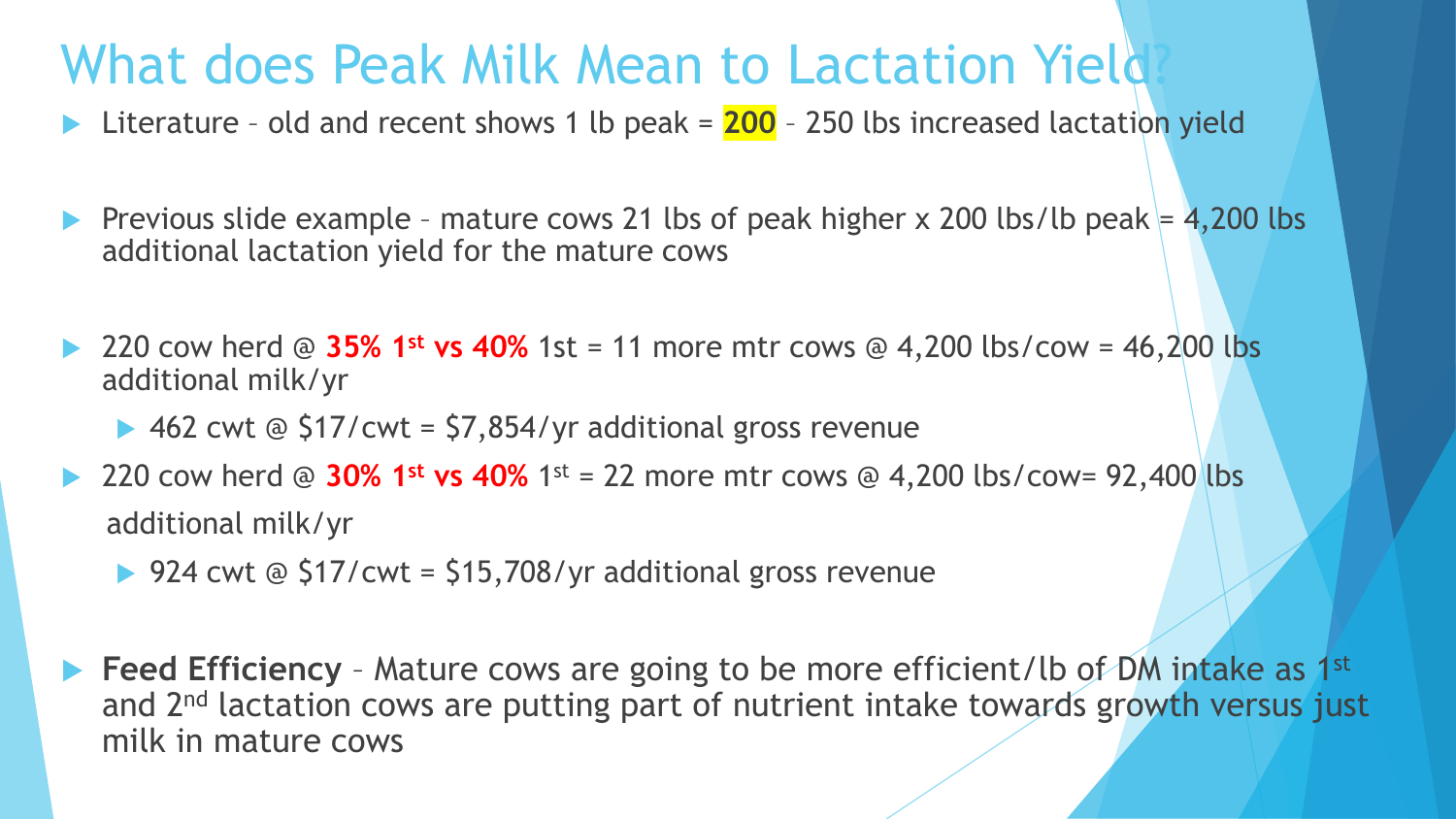#### Herd Productivity combined w replacement costs, M. Lormore, et al. - Zoetis

| 1000 cows           | \$15.50 cwt         |                     |             |        |
|---------------------|---------------------|---------------------|-------------|--------|
|                     |                     |                     |             |        |
|                     |                     |                     |             |        |
|                     | <b>29% 1st lact</b> | <b>45% 1st lact</b> | <b>Diff</b> | % Diff |
| Milk/cow            | 82.7                | 79.4                | 3.3         | 96     |
|                     |                     |                     |             |        |
| $$$ /day            | 12822               | 12309               | $-513$      | 96     |
| <b>Herd Revenue</b> |                     |                     |             |        |
|                     |                     |                     |             |        |
| Replacement         | 1691                | 2624                | 933         | 155    |
| \$/day              |                     |                     |             |        |
|                     |                     |                     |             |        |
| Income after        | 4859                | 3564                | $-1295$     | 73.3   |
| feed, dry cows      |                     |                     |             |        |
| replacements        |                     |                     |             |        |
|                     |                     |                     |             |        |

**For every 1% increase in 1st lactation % = 1 day decrease in average age of the herd. For every 4d decrease a corresponding decrease in milk across all cows of 1 lb** 

**A 45% 1st lact herd versus a 29% 1st lact herd = ~ 4 lbs less milk/cow across all cows!**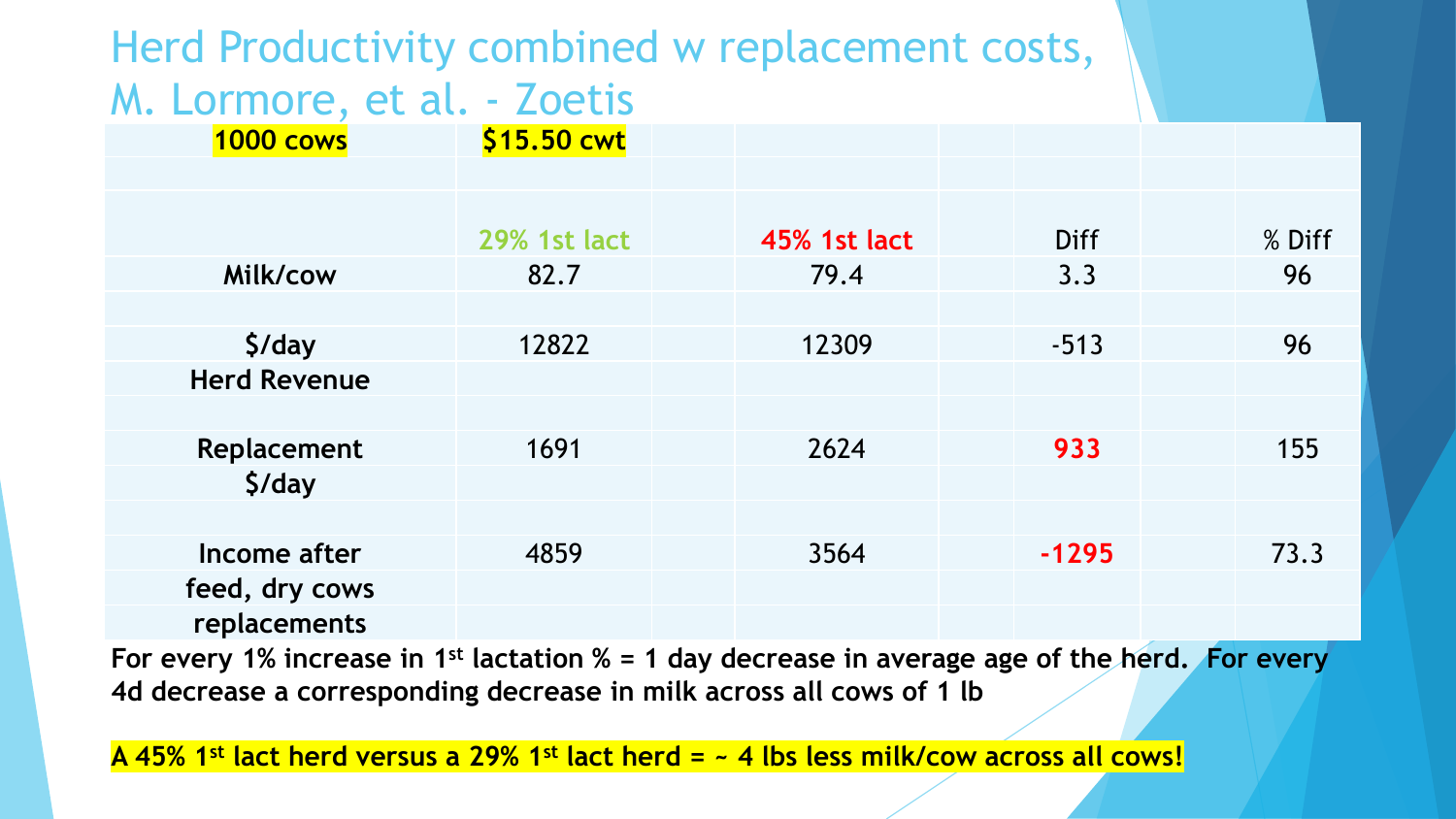### Take Homes

- At what rate are cows leaving your herd and why?
- Can facilities and/or management changes decrease your culls and the profile of and why what cows are culled?
- How many heifers do you really need to raise?
- Are you compromising your heifers by having them overcrowded because you are raising every last one?
- What is the difference in peaks, daily milk and thus total milk sold between your 1<sup>st</sup> lactation cows and mature cows?
- **How can these differences in cull rate, needed/raised heifers and increased herd milk impact farm profitability?**